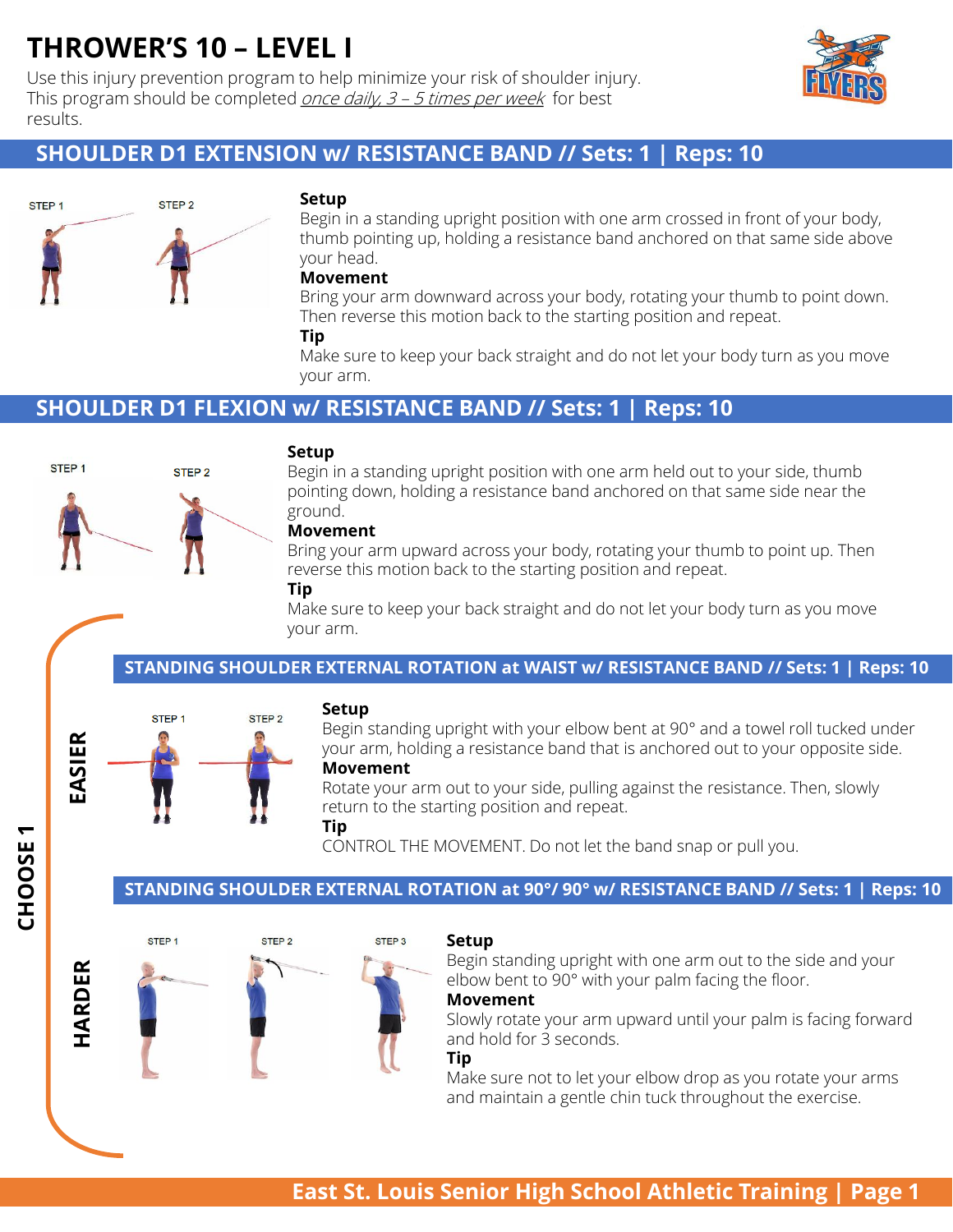Use this injury prevention program to help minimize your risk of shoulder injury. This program should be completed *once daily,*  $3 - 5$  *times per week* for best results.



#### **STANDING SHOULDER INTERNAL ROTATION at WAIST w/ RESISTANCE BAND // Sets: 1 | Reps: 10**



#### **Setup**

Begin in a standing upright position with your elbow bent at 90° and a towel roll tucked under your arm, holding a resistance band. The anchor point should be on the side closest to your bent arm.

#### **Movement**

Slowly rotate your arm inward toward your chest, pulling against the resistance. Then, slowly return to the starting position and repeat. **Tip**

CONTROL THE MOVEMENT. Do not let the band snap or pull you.

#### **STANDING SHOULDER INTERNAL ROTATION at 90°/ 90° w/ RESISTANCE BAND // Sets: 1 | Reps: 10**



#### **Setup**

Begin standing tall, holding onto a band that is anchored behind you. **Movement**

Lift your elbow up to shoulder height and out to your side, keeping it bent to 90°. Move your hand down toward the floor, pulling against the band. Slowly reverse the motion and repeat.

#### **Tip**

Try to keep your elbow still during the exercise. Do not shrug your shoulder or let your trunk rotate. Do not let the resistance band snap or pull you. Control the movement.

# **SHOULDER ABDUCTION w/ DUMBBELLS // Sets: 1 | Reps: 10**



#### **Setup**

Begin standing upright with your arms resting at your sides, holding a dumbbell in each hand.

#### **Movement**

Keeping your elbows straight, raise both arms directly out to your sides with your thumbs up. Then, lower them back down and repeat. **Tip**

Make sure to keep your back straight and do not shrug your shoulders during the exercise.

# **SHOULDER SCAPTION w/ DUMBBELLS // Sets: 1 | Reps: 10**



#### **Setup**

Begin standing upright with your arms resting at your side, holding lightweight dumbbells.

#### **Movement**

Slowly raise your arms diagonally at roughly a 30° angle from your body, then lower your arms back to your sides.

#### **Tip**

Make sure to keep your elbows straight and avoid shrugging your shoulders. Try not to arch your low back while raising and lowering your arms.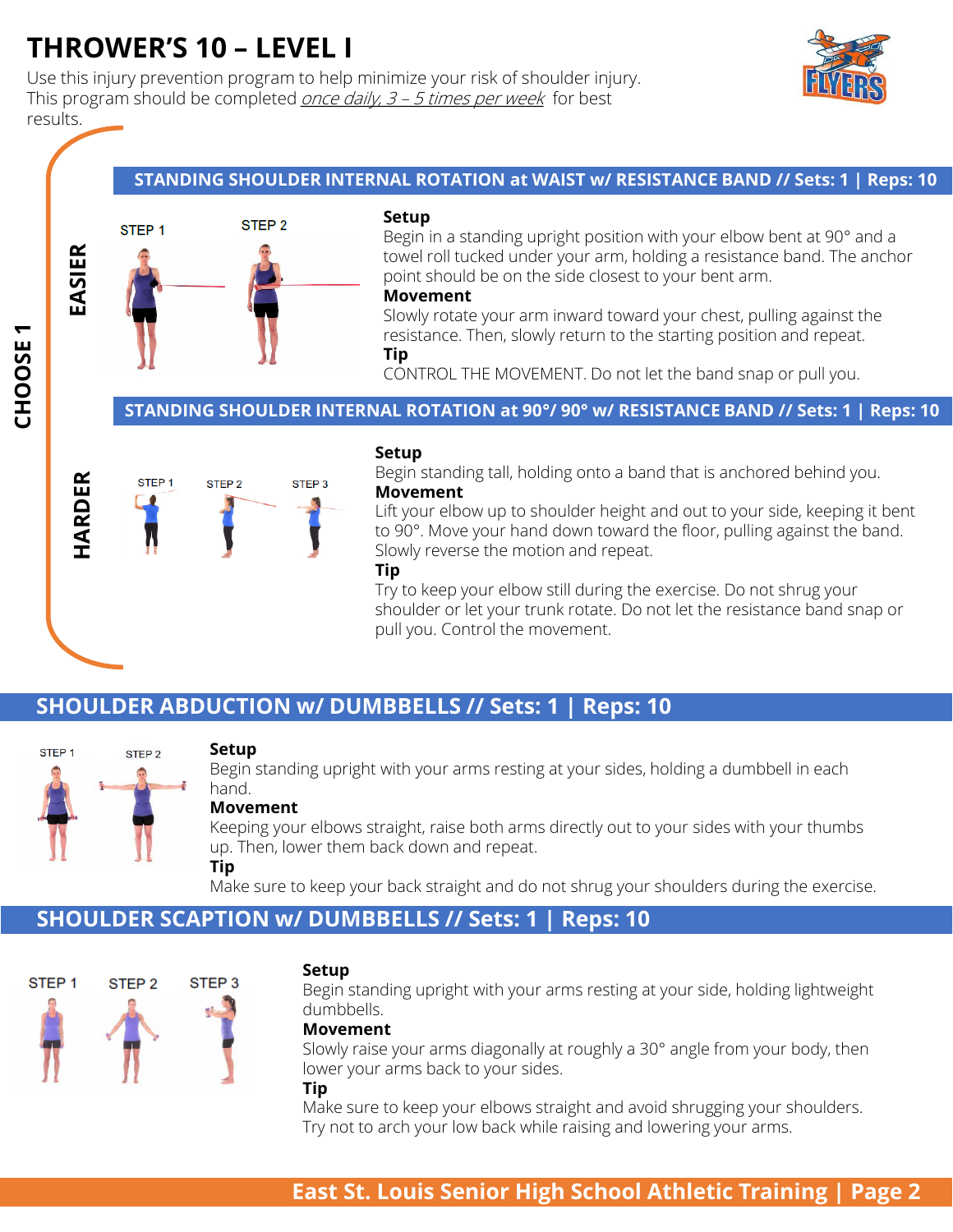Use this injury prevention program to help minimize your risk of shoulder injury. This program should be completed *once daily,*  $3 - 5$  *times per week* for best results.



# **SIDELYING SHOULDER EXTERNAL ROTATION w/ DUMBBELLS // Sets: 1 | Reps: 10**



#### **Setup**

Begin lying on your side with a towel under your top arm and your elbow bent to 90°, holding a dumbbell in that hand.

#### **Movement**

Slowly rotate your arm upward. Pause briefly at the top of the movement, then return to the starting position and repeat.

#### **Tip**

Make sure to keep your elbow bent and tucked in at your side as you lift your arm. Do not shrug your shoulder during the exercise.

# **PRONE SHOULDER HORIZONTAL ABDUCTION // Sets: 1 | Reps: 10**



STEP<sub>1</sub>



STEP<sub>2</sub>

#### **Setup**

Begin lying on your stomach with a towel roll below your forehead and your arms resting out to your sides.

#### **Movement**

Squeeze your shoulder blades together, then lift your arms straight up to the side. Hold briefly at the top of the movement, then relax and repeat.

#### **Tip**

Make sure to keep your neck relaxed and do not shrug your shoulder during the exercise.

#### **PRONE SHOULDER HORIZONTAL ABDUCTION w/ EXTERNAL ROTATION // Sets: 1 | Reps: 10**



#### **Setup**

Begin lying face down on a table with your arms to your sides, holding a dumbbell in each hand.

#### **Movement**

Pointing your thumbs upward, raise your arms backward as far as you can.

#### **Tip**

Make sure to keep your arms straight and your thumbs pointing upward. Think of squeezing your shoulder blades together as you lift your arms.

### **PRONE SHOULDER ROW // Sets: 1 | Reps: 10**



#### **Setup**

Begin lying on your stomach with one arm hanging off the edge of a table.

### **Movement**

Bend your elbow as you pull your arm up, keeping it tucked towards your side. Slowly return to the starting position and repeat.

#### **Tip**

Make sure to keep your arm close to your side and think of squeezing your shoulder blades together as you pull your arm up. Do not shrug your shoulders during the exercise.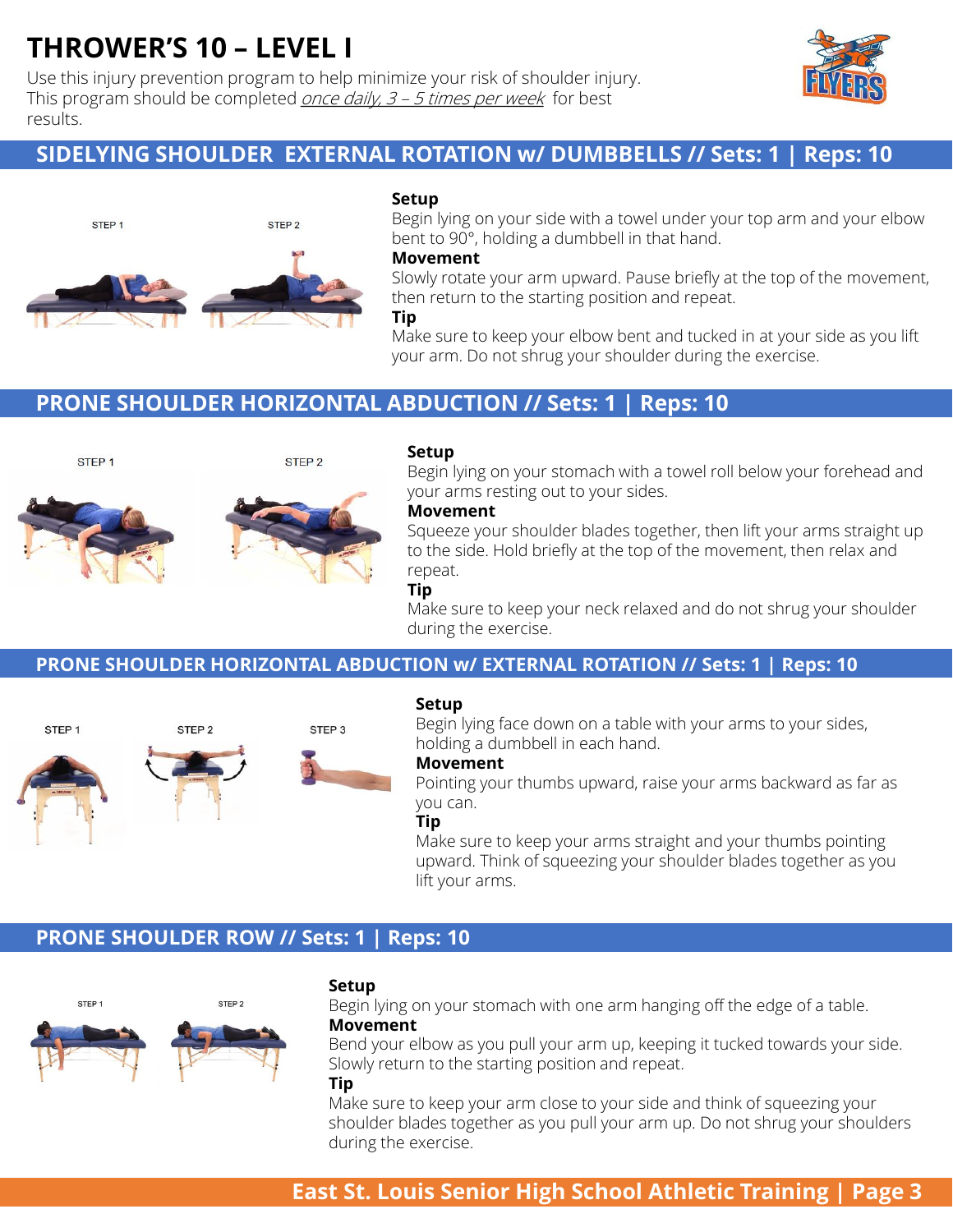Use this injury prevention program to help minimize your risk of shoulder injury. This program should be completed *once daily,*  $3 - 5$  *times per week* for best results.



### **PRONE SHOULDER ROW w/ EXTERNAL ROTATION w/ DUMBBELLS // Sets: 1 | Reps: 10**



#### **Setup**

Begin lying on your stomach with one arm hanging off the edge of a table, holding a dumbbell in your hand. A towel roll should be positioned under your forehead.

#### **Movement**

Pull your elbow up, allowing your arm to bend, allowing your elbow to come out to the side. At the top of the movement, rotate your arm so that the back of your hand comes up toward the ceiling.

**Tip**

Make sure to keep your elbow bent and tucked in at your side as you lift your arm. Do not shrug your shoulder during the exercise.

### **SEATED SHOULDER PRESS UPS OFF TABLE // Sets: 1 | Reps: 10**



#### **Setup**

Begin sitting upright with your feet hanging off the edge of a table. **Movement**

Place your hands in fists by your hips and push down into the table, lifting your body up. Lower yourself back down and repeat.

#### **Tip**

Make sure to keep your back straight throughout the exercise and do not shrug your shoulders.

# **PUSH UP // Sets: 1 | Reps: 10**



#### **Setup**

Begin on all fours on a comfortable surface. Move your body forward into a push-up position, with your arms slightly wider than shoulder width apart, knees bent straight, and feet together.

#### **Movement**

Slowly lower your body to the ground then push yourself back up and repeat.

#### **Tip**

Keep your back straight and maintain a gentle chin tuck throughout the exercise. To decrease difficulty, bend knees so that they are touching the floor for a modified push-up.

# **STANDING SUPINATED BICEP CURL w/ DUMBBELLS // Sets: 1 | Reps: 10**



#### **Setup**

Begin standing upright, holding a dumbbell in each hand, with your palms facing forward.

#### **Movement**

Slowly curl both dumbbells up toward your shoulders, then lower them back down and repeat.

#### **Tip**

Make sure to keep your palms facing forward, back straight, and do not shrug your shoulders during the exercise.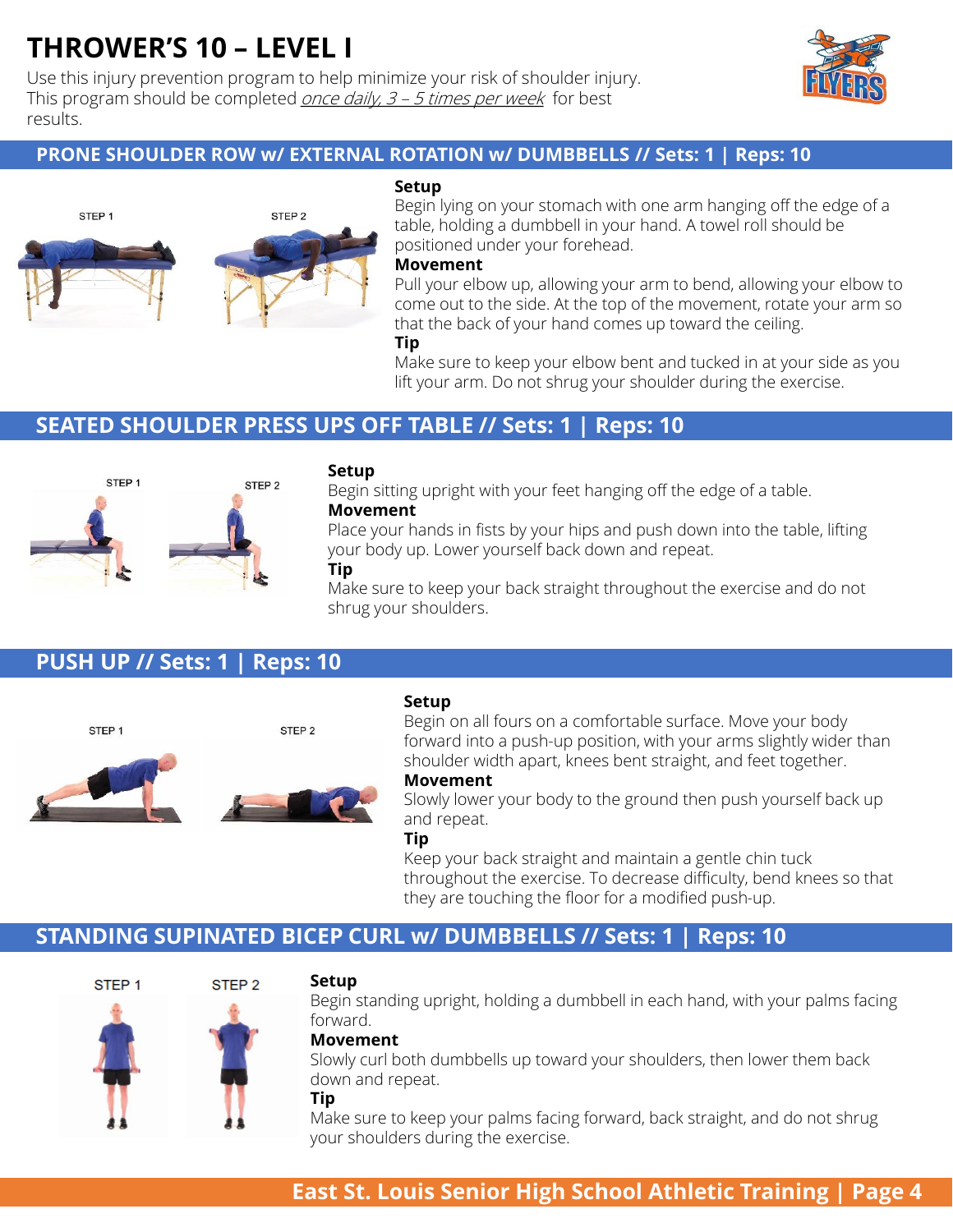Use this injury prevention program to help minimize your risk of shoulder injury. This program should be completed *once daily,*  $3 - 5$  *times per week* for best results.



# **OVERHEAD ELBOW EXTENSION w/ DUMBBELL // Sets: 1 | Reps: 10**



#### **Setup**

Begin standing upright holding a dumbbell in one hand. Raise your arm straight upward with your elbow bent by your head, stabilized with your other hand. **Movement**

Slowly straighten your arm up toward the ceiling, then lower it back down and repeat.

#### **Tip**

Make sure to keep your back straight and do not let your arm fall forward during the exercise.

# **WRIST FLEXION w/ DUMBBELL // Sets: 1 | Reps: 10**



#### **Setup**

Begin sitting tall with your hurt arm resting palm-up on the edge of a table, holding a light dumbbell in your hand. Place your other hand on your forearm to help keep it steady.

#### **Movement**

Gently bend your wrist, lifting the weight up toward the ceiling. Then, lower it back to the starting position and repeat.

#### **Tip**

Make sure to only move your wrist during the exercise and not your elbow or arm.

# **WRIST EXTENSION w/ DUMBBELL // Sets: 1 | Reps: 10**



#### **Setup**

Begin sitting tall with your hurt arm resting palm-down on the edge of a table, holding a light dumbbell in your hand. Place your other hand on your forearm to help keep it steady.

### **Movement**

Gently bend your wrist, lifting the weight up toward the ceiling. Then, lower it back to the starting position and repeat.

#### **Tip**

Make sure to only move your wrist during the exercise and not your elbow or arm.

# **FOREARM SUPINATION w/ DUMBBELL // Sets: 1 | Reps: 10**





#### **Setup**

Begin sitting tall with your hurt forearm resting on a table, holding a dumbbell, palm facing down.

#### **Movement**

Slowly rotate your forearm until your palm is facing up, then rotate it back to the starting position and repeat.

#### **Tip**

Make sure to keep your wrist straight throughout the movement.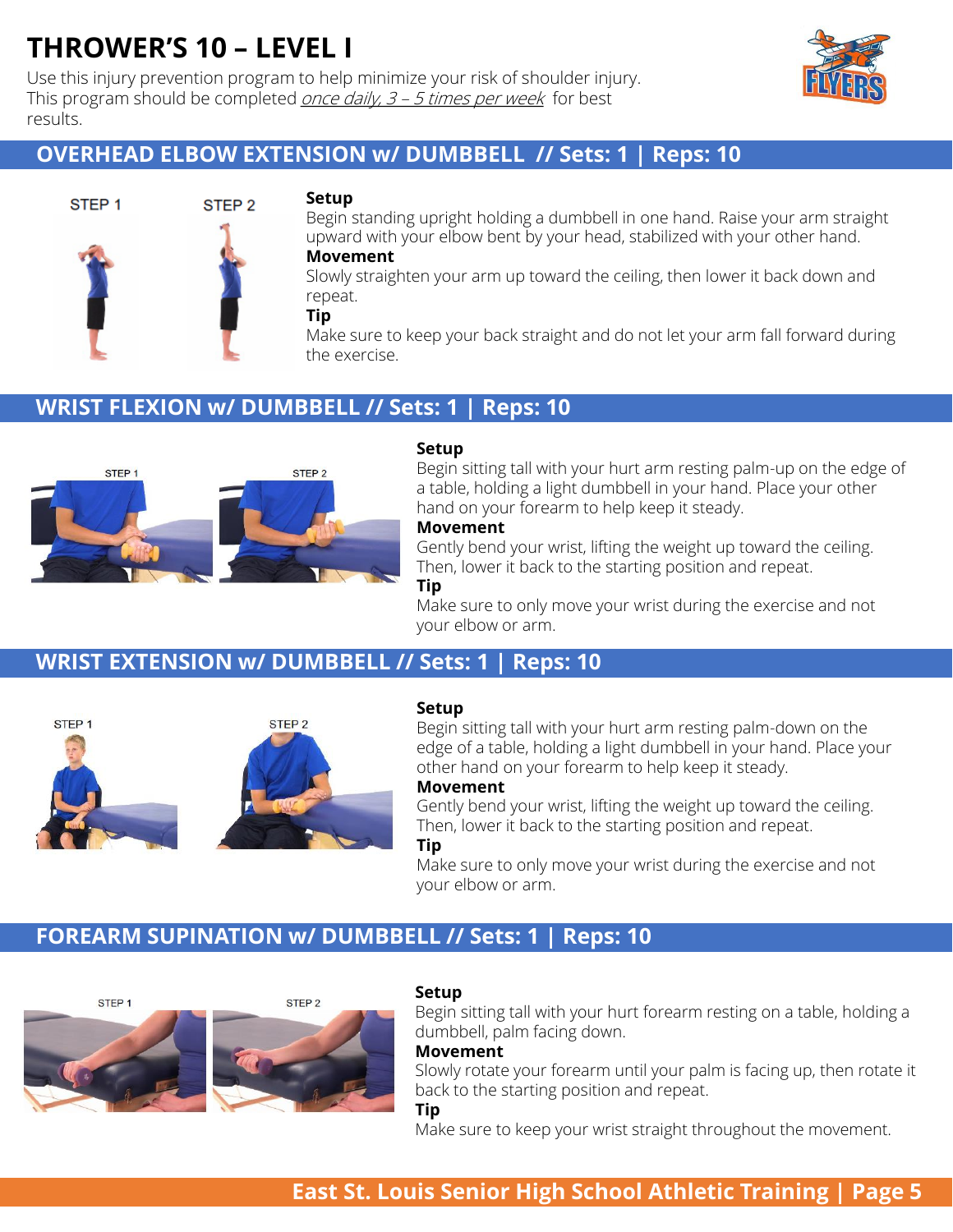Use this injury prevention program to help minimize your risk of shoulder injury. This program should be completed *once daily,*  $3 - 5$  *times per week* for best results.



# **OVERHEAD ELBOW EXTENSION w/ DUMBBELL // Sets: 1 | Reps: 10**



#### **Setup**

Begin standing upright holding a dumbbell in one hand. Raise your arm straight upward with your elbow bent by your head, stabilized with your other hand.

### **Movement**

Slowly straighten your arm up toward the ceiling, then lower it back down and repeat.

#### **Tip**

Make sure to keep your back straight and do not let your arm fall forward during the exercise.

### **WRIST FLEXION w/ DUMBBELL // Sets: 1 | Reps: 10**



#### **Setup**

Begin sitting tall with your hurt arm resting palm-up on the edge of a table, holding a light dumbbell in your hand. Place your other hand on your forearm to help keep it steady.

#### **Movement**

Gently bend your wrist, lifting the weight up toward the ceiling. Then, lower it back to the starting position and repeat.

#### **Tip**

Make sure to only move your wrist during the exercise and not your elbow or arm.

# **WRIST EXTENSION w/ DUMBBELL // Sets: 1 | Reps: 10**



#### **Setup**

Begin sitting tall with your hurt arm resting palm-down on the edge of a table, holding a light dumbbell in your hand. Place your other hand on your forearm to help keep it steady.

### **Movement**

Gently bend your wrist, lifting the weight up toward the ceiling. Then, lower it back to the starting position and repeat.

#### **Tip**

Make sure to only move your wrist during the exercise and not your elbow or arm.

# **FOREARM SUPINATION w/ DUMBBELL // Sets: 1 | Reps: 10**





#### **Setup**

Begin sitting tall with your hurt forearm resting on a table, holding a dumbbell, palm facing down.

#### **Movement**

Slowly rotate your forearm until your palm is facing up, then rotate it back to the starting position and repeat.

#### **Tip**

Make sure to keep your wrist straight throughout the movement.